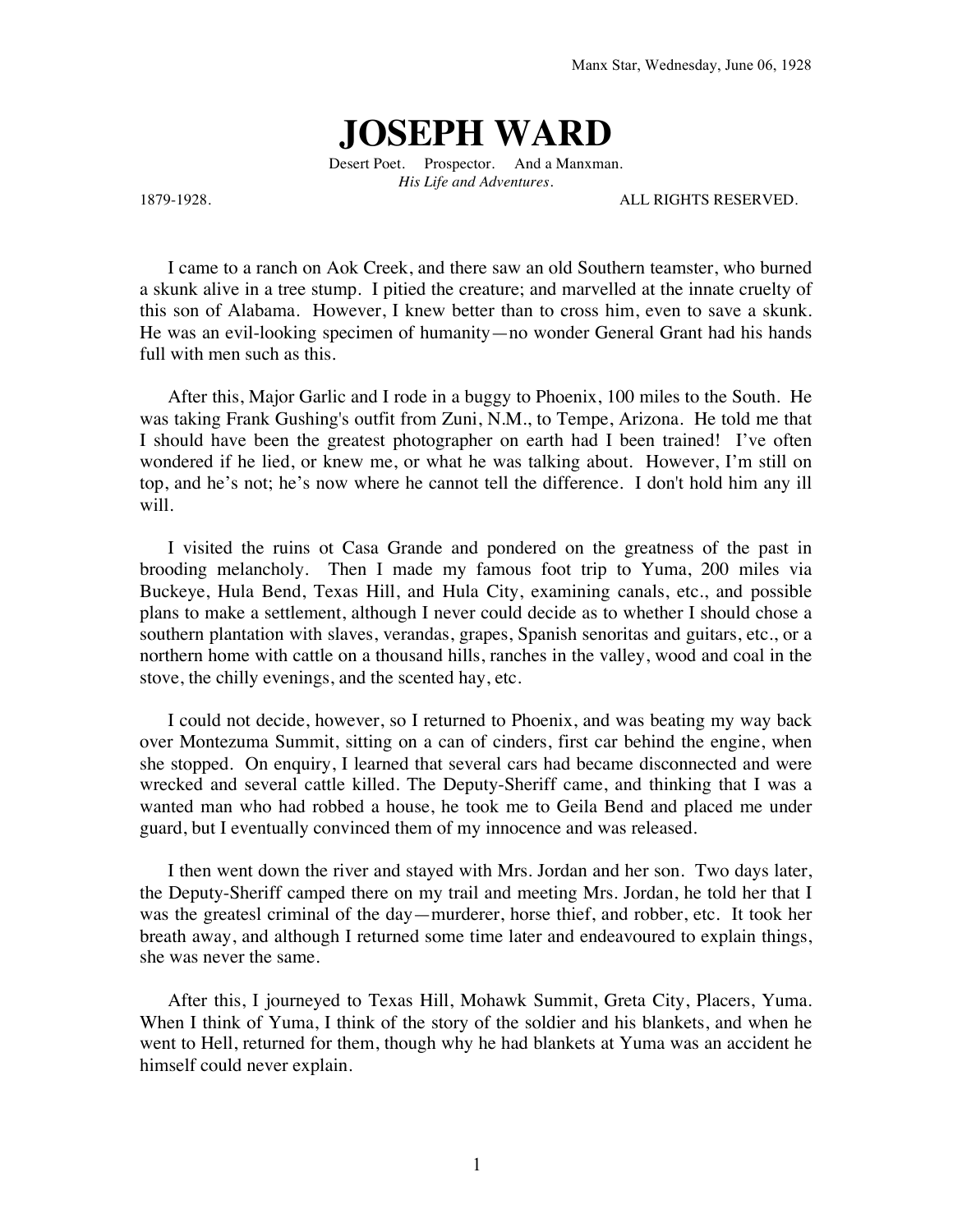My last trip to Arizona I made in '95, and before I went, the Chinaman who owned the restaurant at Yuma, said were he a citizen he would go to the New River and raise hogs. However, I don't like that waste.

18 miles norwest of Bakersfield, I broke my shoulder flying through a wire fence to dodge a constable, and I was 13 hours with the arm hanging from the shoulder. Two months later, no exercise brought aukylosis all growing together.

I *went* from 'Frisco to Cooper Medical College, and there was placed under ether and had the shoulder re-set; they could have heard me squealing in Africa when the students would wrench my arm behind my back.

They would laugh, those accursed students. It is the regret of my life that I didn't kill them all, and yet they did me good; but we are so heartless and forgetful; we don't even thank God enough. He doesn't want our thanks, anyway; he knows us so well, and the hollowness of our sincerity, and God is no fool.

In 'Frisco I fell in love with a woman, much too good for me, so being broke, I sneaked out of town on a Stockton boat, overalls on, suit in bag. Not for worlds would I have had her see me then.

I went to Josemilelates to wear away her memory, but of no avail. For six weeks I did not sleep, so terribly ardent was my misery, because I know *now* for the first time what I had missed in life—wife, child, home, and love. I never recovered, nor shall I ever. Beyond words are the thoughts of the soul, and these failings must not be revealed.

## **RAILROAD STRIKE, JULY, '94.**

The original cause of the strike would be lost sight of, and elements would burn. San Francisco, Chicago, and many cities, did chaos reign. Order must he restored at all hazards, trains run, no man or set of men mustt be allowed to stop them.

The above are my opinions, and the strikers at Whatcheir House wanted to mob me for it. I saw men with gatling guns going down Market Street at 2 a.m. en route to Sacrament, where the strikers had captured the depot; we all failed of our civic duty; compromise must result.

A big bluffer, champion pugilist in Riverside, tried to run things once at "Waterman Ranch, east of San Bernardino. I had just rolled in labouring, had got a job in a few squares, and was playing checkers upstairs. The bully, to whom I had never spoken, knocked the board off our knees, and pretended that it was an accident. We all were too timid to remstrate with him, on account of the current tales of hs prowess with his fists, and of his splendid achievement in whipping the local blacksmith.

In the morning, at daybreak, he wasn't there to help Andrew and me to clean the stables, and later, when I complained, he insulted me. I, grabbing a pitchfork, executed a